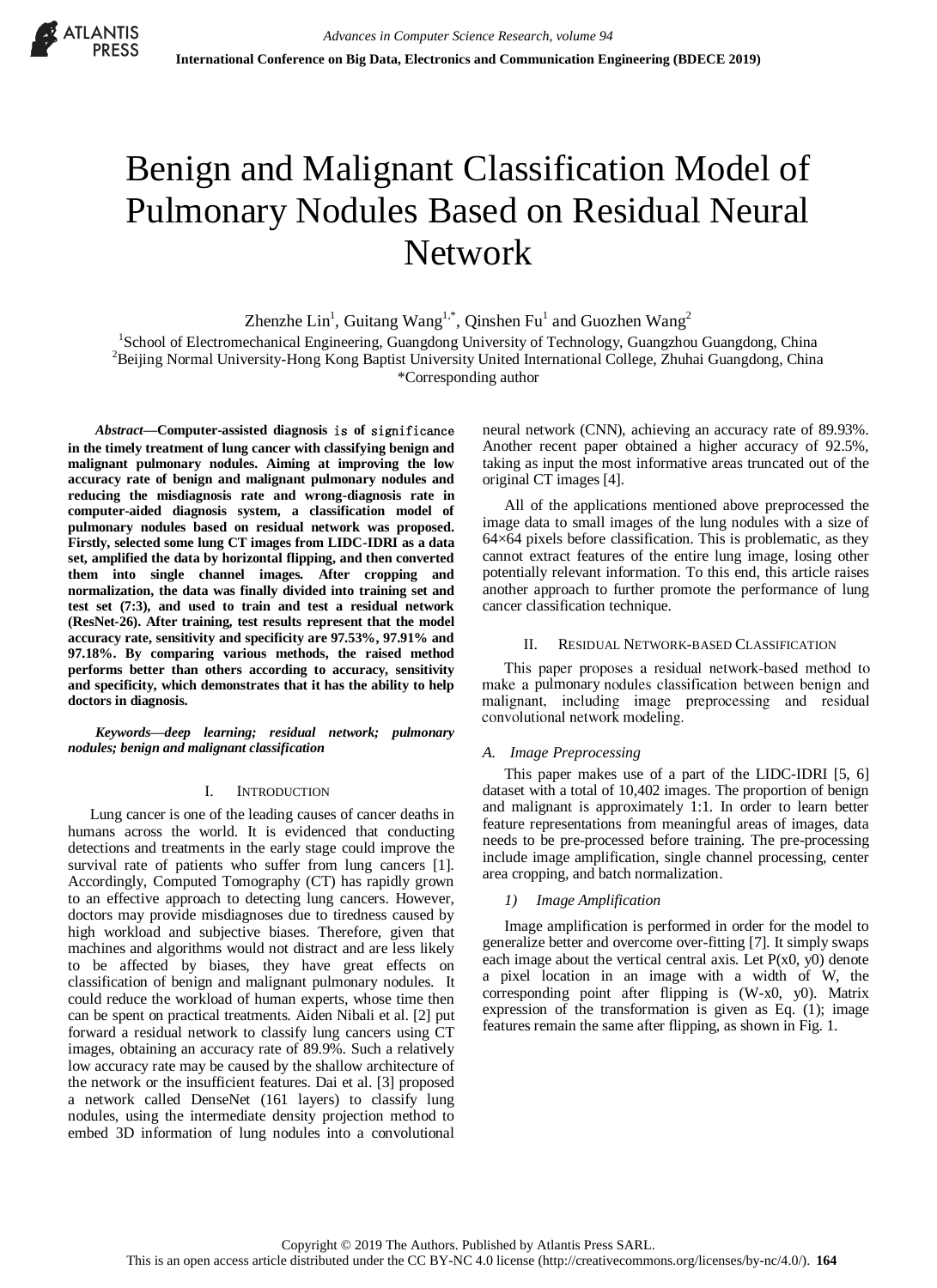

$$
\begin{bmatrix} x \\ y \\ 1 \end{bmatrix} = \begin{bmatrix} -1 & 0 & W \\ 0 & 1 & 0 \\ 0 & 0 & 1 \end{bmatrix} \begin{bmatrix} x_0 \\ y_0 \\ 1 \end{bmatrix}
$$
 (1)



(a) Original image (b) Horizontal flip

FIGURE I. COMPARISON OF ORIGINAL IMAGE AND HORIZONTAL FLIP

#### *2) Single Channel Processing*

We also convert the three-channel (RGB) CT images into single-channel grayscale images to reduce parameters of the network by:

$$
X^i \leftarrow \frac{1}{3} (X^i_R + X^i_G + X^i_B) \tag{2}
$$

where *i* is the index of pixels;  $R_i G_i B \in [0, 255]$  are pixel values of the RGB channels. Note that, the conversion has no impact on the original features.

#### *3) Center Area Cropping*

In this experiment, the CT image is truncated into a size of 384×384 pixels from the original 512×512 images. Such a truncation retains the most informative areas, while reduces the number of network parameters and saves a significant amount of computational costs. Images before and after cropping are shown in Figure 2.



(a) Original image

(b) Cropped image

FIGURE II. COMPARISON OF ORIGINAL IMAGE AND AFTER CROPPING

# *4) Batch Normalization*

In a neural network with many hidden layers, the data distribution would be shifted after a certain steps of computations. Ioffe et al. proposed batch normalization [8] (BN) to solve this covariance migration problem that affects the training process of deep neural networks. The algorithm is shown in Figure 3.



FIGURE III. ALGORITHM OF BATCH NORMALIZATION

### *B. Structural Design of Residual Network*

#### *1)* Residual neural network

In recent years, convolutional neural networks have been progressed rapidly, with unprecedented performance achieved on many benchmark datasets. Meanwhile, many excellent CNN models have emerged in the famous ImageNet competition, such as AlexNet [9], VGGNet [10] and GoogLeNet [11], etc. However, as the number of layers increases, gradients tend to disappear or explode more easily.

Therefore, He et al. put forward a residual unit that could prevent gradients from diminishing. As well as solving the issue of network degradation, it promotes the accuracy of the networks [12].

Specifically, a residual unit is composed of a convolutional layer, a batch normalization (BN) layer and a nonlinear activation function (Relu). Assuming that the input of a residual unit is xl, a residual unit can be represented by the following Eq. (3). where,  $\mathbf{F}(\cdot)$  is the residual function,  $W_t$  is the weight vector.

$$
x_{l+1} = x_l + F(x_l, W_l)
$$
 (3)



FIGURE IV. RESIDUAL BLOCK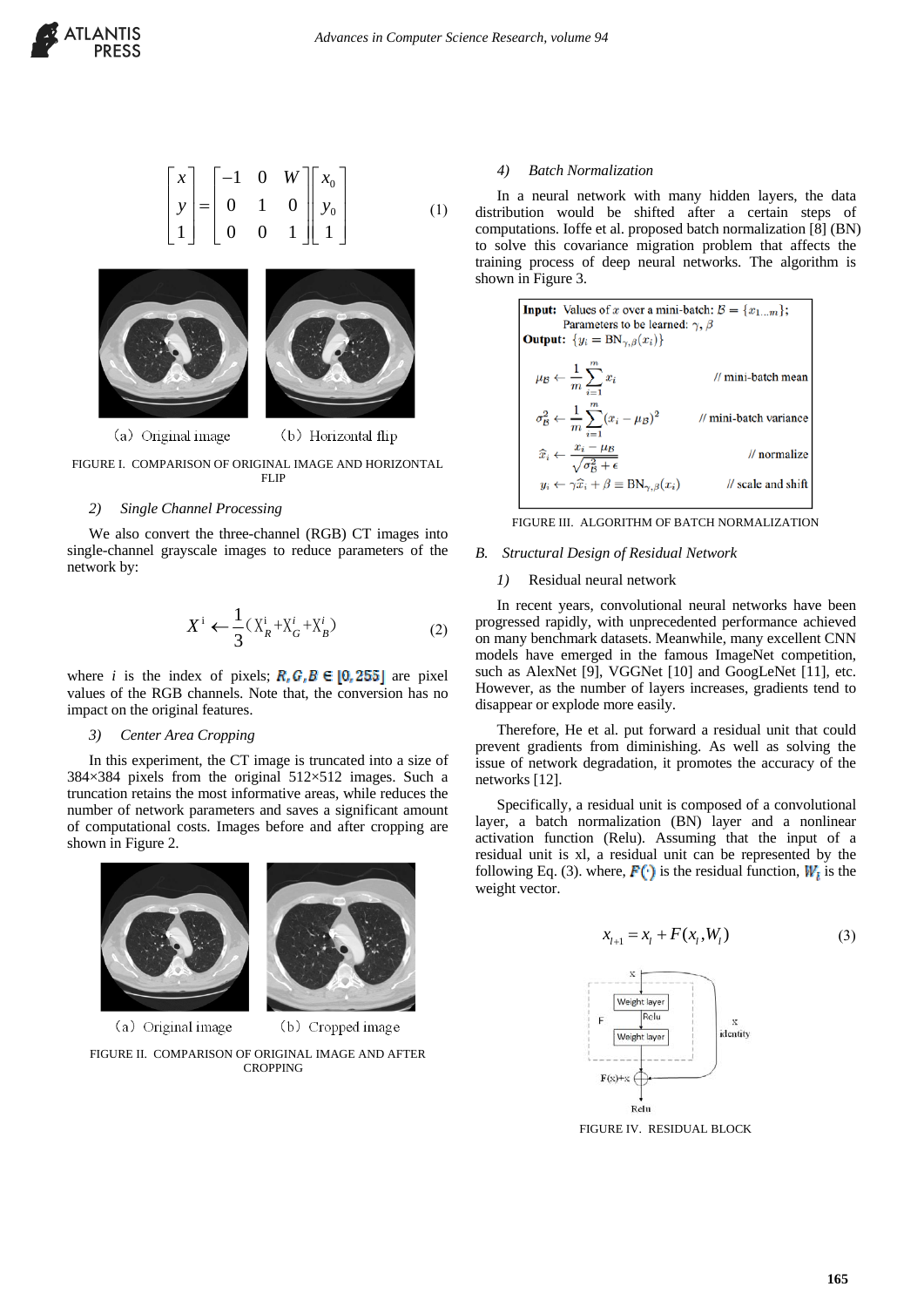

## *2) Designed residual network structure*

The ResNet-26 model designed in this paper adds a BN layer after each convolutional layer, so that the back propagation algorithm trains the network more effectively. After training, validation is performed with the model. The parameters in the network are shown in Table 1. The overall network structure is shown in Figure 5.

TABLE I. NETWORK PARAMETERS

| IABLE I. NEI WUKK PAKAMEIEKS |                             |  |  |  |  |  |
|------------------------------|-----------------------------|--|--|--|--|--|
| Category                     | Select type/value           |  |  |  |  |  |
| Loss function                | Cross entropy               |  |  |  |  |  |
| Optimizer                    | Stochastic gradient descent |  |  |  |  |  |
| <b>Activation function</b>   | Relu                        |  |  |  |  |  |
| Learning rate                | $0.00002$ (2e-5)            |  |  |  |  |  |
| Training batch               | 32                          |  |  |  |  |  |
| Training iterations          | 40                          |  |  |  |  |  |
|                              |                             |  |  |  |  |  |
| Lung CT Image                |                             |  |  |  |  |  |
|                              |                             |  |  |  |  |  |
| 11x11 conv 64                |                             |  |  |  |  |  |
| Maxpool,/2                   |                             |  |  |  |  |  |
| 3x3, conv, 64                |                             |  |  |  |  |  |
| ÷<br>3x3, conv, 64           |                             |  |  |  |  |  |
| ₩<br>3x3                     | conv, 64                    |  |  |  |  |  |
| Ŧ                            |                             |  |  |  |  |  |
| 3x3, conv, 64<br>н           |                             |  |  |  |  |  |
| 3x3, conv, 64<br>Ŧ           |                             |  |  |  |  |  |
| 3x3, conv, 64<br>÷           |                             |  |  |  |  |  |
| 3x3, conv, 128<br>۰          |                             |  |  |  |  |  |
| 3x3, conv, 128<br>Ł          |                             |  |  |  |  |  |
| 3x3, conv, 128               |                             |  |  |  |  |  |
| ÷<br>3x3, conv, 128          |                             |  |  |  |  |  |
| ₩<br>3x3, conv, 128          |                             |  |  |  |  |  |
| ۰<br>3x3, conv, 128          |                             |  |  |  |  |  |
| ₩<br>3x3, conv, 256          |                             |  |  |  |  |  |
| Ł                            |                             |  |  |  |  |  |
| 3x3, conv, 256<br>Ł          |                             |  |  |  |  |  |
| 3x3, conv, 256<br>÷          |                             |  |  |  |  |  |
| 3x3, conv, 256<br>⊷          |                             |  |  |  |  |  |
| 3x3, conv, 256               |                             |  |  |  |  |  |
| 3x3, conv, 256               |                             |  |  |  |  |  |
| 3x3, conv, 512               |                             |  |  |  |  |  |
| 3x3, conv, 512               |                             |  |  |  |  |  |
| 3x3, conv, 512               |                             |  |  |  |  |  |
| Ŧ<br>3x3, conv, 512          |                             |  |  |  |  |  |
| ⊷<br>3x3, conv, 512          |                             |  |  |  |  |  |
| Ŧ                            |                             |  |  |  |  |  |
| 3x3, conv, 512<br>u          |                             |  |  |  |  |  |
| Argpool, /2                  |                             |  |  |  |  |  |
| $\frac{1}{\text{Fc}, 2}$     |                             |  |  |  |  |  |

FIGURE V. NETWORK STRUCTURE OF RESNET-26

#### III. ANALYSIS OF EXPERIMENTAL RESULTS

#### *A. Experimental Platform and Method*

Experimental hardware information: Intel® Core(TM) i7- 7700K 4.20GHz (8CPUs) Processor, NVIDIA Geforce GTX 1080Ti 11GB Graphic Card. Software information: Ubuntu 16.04, Python 3.6, and Pytorch 0.4.1.

This paper mainly focuses on classification between benign and malignant pulmonary nodules, which are evaluated using the following three indicators. For a two-category problem, there are four cases of predictive results, as shown in Table 3. The correct situations are true positives and negatives.

TABLE II. CONFUSION MATRIX OF CLASSIFICATION RESULT

| Forecast result<br>Actual situation | Positive          | Negative      |  |
|-------------------------------------|-------------------|---------------|--|
| True                                | TР                |               |  |
| False                               |                   |               |  |
| $\sim$<br>$-1$<br>$\bullet$<br>٠    | $\sim$<br>ж.<br>۰ | $\sim$ $\sim$ |  |

The four evaluation indexes are defined as follows:

(1) Accuracy Rate, AR: the proportion of correct classification of all instances:

$$
AR = \frac{TP + TN}{TP + FP + TN + FN}
$$
 (4)

(2) True Positive Rate, TPR: the proportion of the true class that that are correctly classified out of all the instances:

$$
TPR = \frac{TP}{TP + FN} \tag{5}
$$

(3) True Negative Rate, TNR: the proportion of the false class that that are correctly classified out of all the instances:

$$
TNR = \frac{TN}{TN + FP}
$$
 (6)

(4) Area Under Curve, AUC: The area under the Receiver Operating Characteristic Curve (ROC curve). The curve is based on different classification thresholds, with TPR values as y axis and (1-TNR) values as x axis. By definition, the larger the area under the curve, the higher the performance of the classification model.

#### *B. Experimental result*

In this paper, a total of 10,402 lung CT images from the LIDC-IDRI dataset are selected; the proportion of benign and malignant labels is close to 1:1; a total of 20804 images are obtained by mirror transformation; training set and test set are randomly assigned at a ratio of 7:3. The model used in this